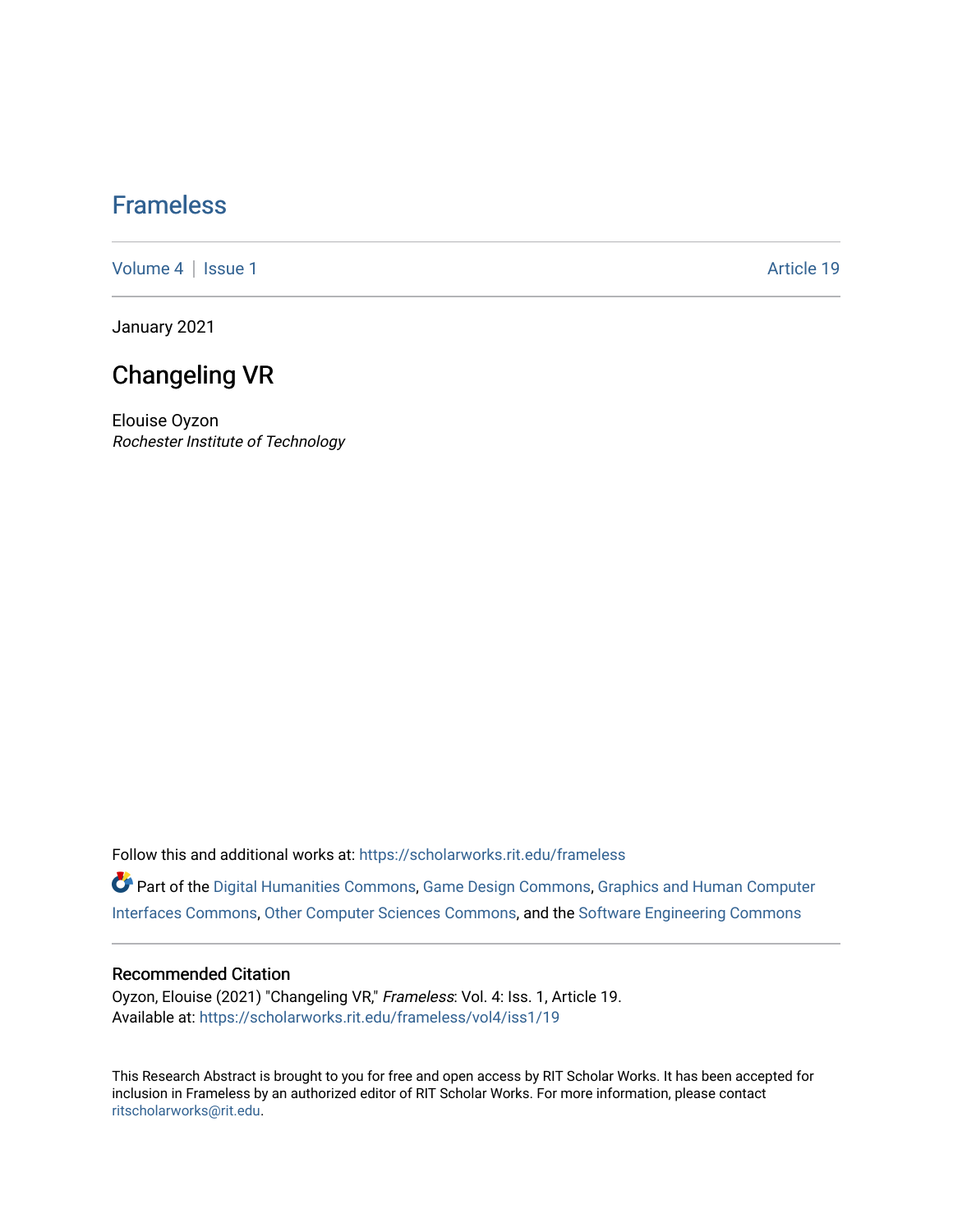# **FRAMELESS**

# **Changeling VR**

**Elouise Oyzon\*** Rochester Institute of Technology

Changeling VR is an interactive virtual reality narrative game. As we progress through the game, each level is seen through the Point of View of a different character whose emotional core is expressed through different aesthetics, mechanics and interactions.

The playable demo has three distinct acts.

## **I. THE MIND PALACE**

The player begins in the protagonists' "Mind Palace". This will be the hub where we will return in- between levels to digest the experiences of the characters we meet.

Aesthetically, it is a surrealistic floating representation of Aurelia's Brooklyn loft apartment. Bits of memory and the city fill her environment

Mechanically, this is where the player is onboarded for simple grasping, and movement.

## **II. THE DETECTIVE**

The player moves from the mind palace to present day Brooklyn where she answers the



*Fig. 1 Title Screen*



*Fig. 3 Memory*

*<sup>\*</sup>*Corresponding Author, Elouise Oyzon

*Submitted April 15th,2022*

*Accepted April 15th, 2022*

*Published online April 18th, 2922*